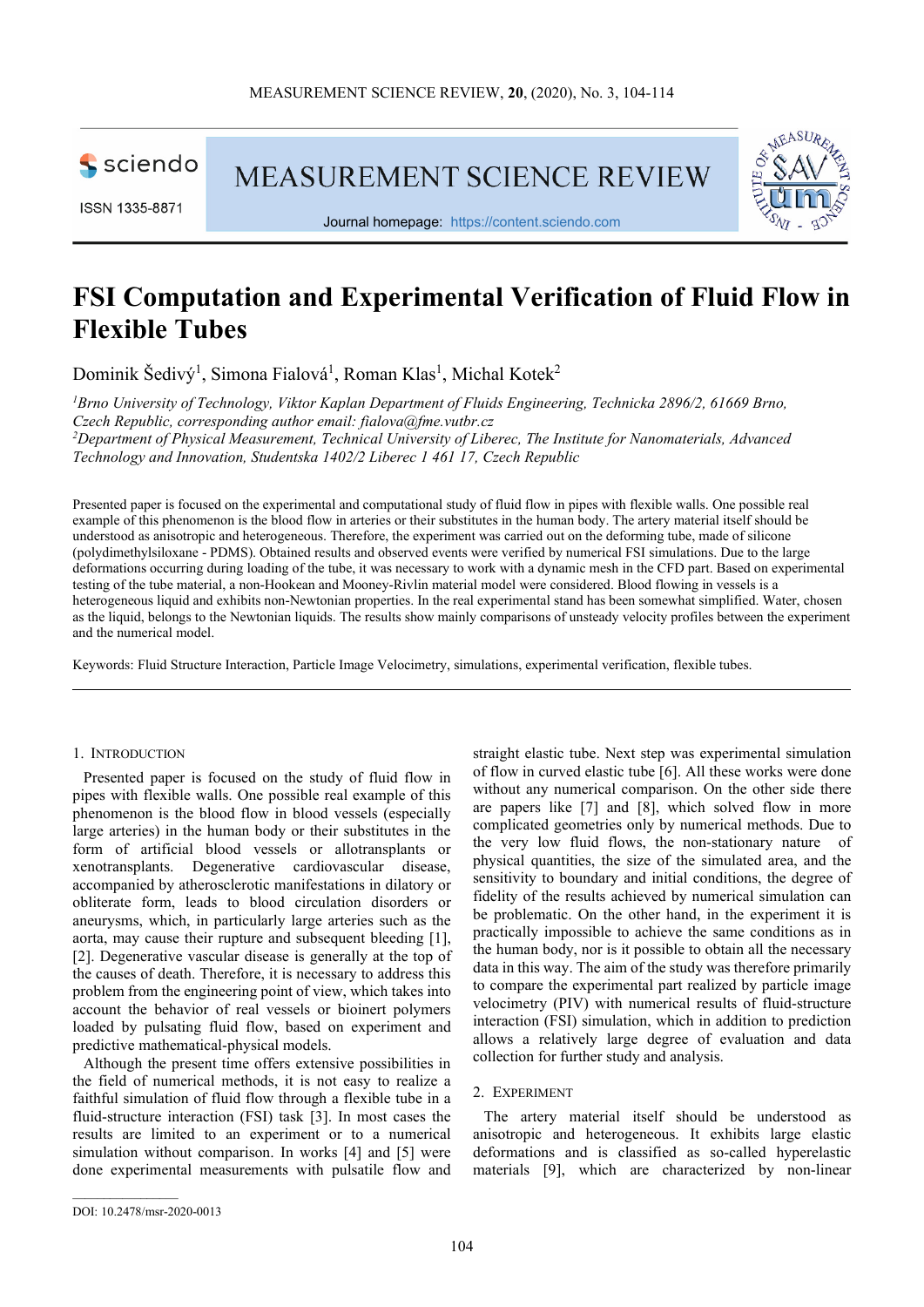dependence between stress and strain. It is impossible to define average material properties of arteries. The properties depend on type of artery, gender, age and state of health [10]. Blood flowing in blood vessels is a heterogeneous liquid and exhibits non-Newtonian properties [11]. As it was mentioned, in the real experiment it is practically impossible to simulate the same conditions as in the human body, and therefore the experimental stand has been somewhat simplified (see Fig.1.). Water, chosen as the liquid, belongs to the Newtonian liquids. For the purposes of basic research, the gradual steps in selecting a more common fluid were deliberate with a view to defining the effects of individual components, materials and models so that the individual effects could be separated from each other and assessed well. For this reason, only flow in a straight unbranched tube was also addressed.

The deforming tube itself was made of silicone (polydimethylsiloxane - PDMS), which as subsequently considered hyperelastic and homogeneous [12], [13]. The experimental circuit was further composed from a diaphragm pump as a source of pulsating flow, a relatively rigid pipeline (relative to silicone), a vent valve, two pressure sensors (located in front of and behind the tube), and a high speed camera. In this case it was a 2D PIV, in which only one plane is being sensed.

To prevent tube oscillation, the tube was preloaded in the axial direction by 10 mm and fixed at both ends by clamps to simulate the fixed support. This also partially reduced unwanted deflection of the tube from the straight direction. Nevertheless, there was some slight deflection of the tube to the sides. The main properties of the experimental equipment are listed in Table 1. It is obvious that the frequency of diaphragm pump is very low. This is essential to make a decision if the material behavior is viscoelastic or not [12]. Since the frequency is low, the material was considered only as hyperelastic without any losses.

In the following Fig.2. shows the static pressure at the inlet and outlet of the tube and the mean cross-sectional velocity for one period. The measured point in the case of velocities of course corresponds to half the length of the experimental tube, see Table 1. It is apparent from the results that the velocity field varies considerably in spite of the relatively calm pressure course. This phenomenon is mainly caused by fluctuating pressure differential, which is not at first sight in Fig.2.

The effect of the elastic deformations of the tube on the velocity of the liquid is partly evident at the inlet and outlet of the tube, which of course cannot be studied by the experiment. It is very problematic to place a high-speed camera at the same time on the pressure sampling position for positional and optical reasons. Data from Fig.2. was then used to define boundary conditions for numerical simulation. The course of velocities for the next periods is shown in Fig.3. It is obvious from the time record of individual periods that the plot is not perfectly periodic. This is due to the inaccuracies of measurement and especially the characteristics of the experimental circuit, which is conceived as closed.



Fig.1. Experimental stand.



Fig.2. Experimental results for one period.



Fig.3. Mean axial velocity for 3 periods.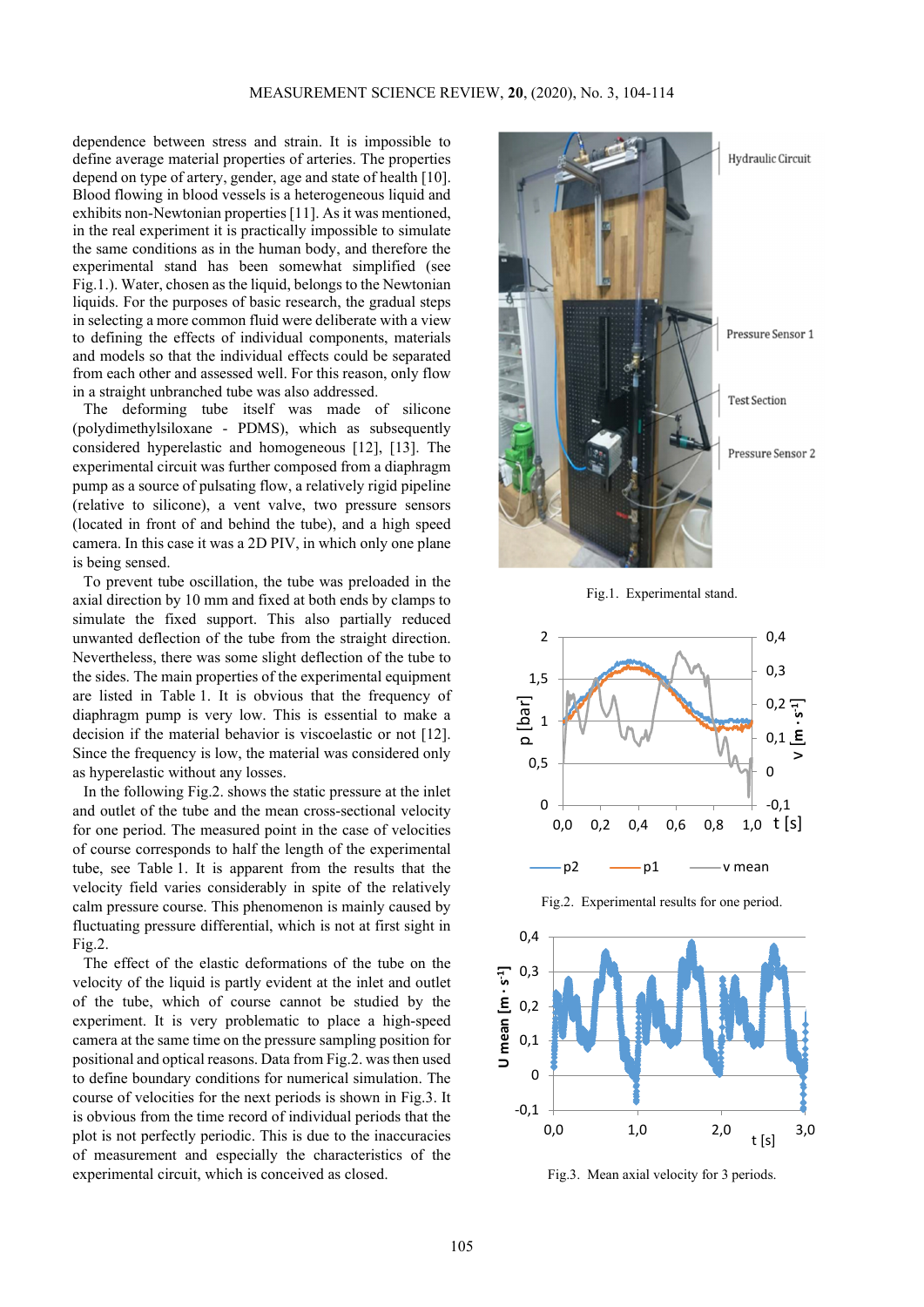# MEASUREMENT SCIENCE REVIEW, **20**, (2020), No. 3, 104-114

| Pipe properties  | Length                      | Inner diameter                       | Wall thickness   | Material    |  |
|------------------|-----------------------------|--------------------------------------|------------------|-------------|--|
|                  | 500 mm                      | $18.1 \text{ mm}$                    | $2.2 \text{ mm}$ | <b>PDMS</b> |  |
| Pump frequency   | $\sim$ 1 Hz (0.968 Hz)      |                                      |                  |             |  |
| Pressure sensors | Range                       | Accuracy                             | Sensors distance | Frequency   |  |
|                  | $0-2$ bar                   | $0.35\%$ max. range                  | $630 \text{ mm}$ | 500 Hz      |  |
| 2D PIV           | Sensing frequency of camera |                                      | Sensing position |             |  |
|                  |                             | Middle of the pipe length<br>1000 Hz |                  |             |  |

Table 1. Experimental stand properties.

#### 3. NUMERICAL FSI SIMULATIONS

As mentioned in the introductory passage, the main means of verifying and inducing the events observed during the experiment were numerical FSI simulations. These simulations were performed in ANSYS Workbench 17.2, where System Coupling was used to bind finite element method (FEM - solid phase) and finite volume method (CFD - liquid phase) [14]. Stress-strain analysis utilized Transient Structural and fluid flow simulation was performed using ANSYS Fluent solver. The geometry corresponded to the experiment, but due to the time-consuming simulation, only a quarter of the tube was considered (see Fig.4. and Fig.5.). In other tests tested, it was verified that the data obtained for a quarter and the entire cross-section of the tube showed absolutely minimal deviations in the static pressure overpressure range. Under the vacuum resulting from the implementation of the closed experimental circuit, the internal cross-section of the solid tube cannot be reduced to a level less than the initial unloaded configuration. This results in deformation of the shape of the circular cross-section of the tube and consequent significant deflection of the tube from the direct direction due to additional stresses.



Fig.4. Scheme of fluid and structural domain geometries and boundary conditions.



Fig.5. Dimensions of fluid domain.

Table 2. List of symbols.

| $A_{r}$ , $A_{NH}$ ,<br>$A_{MR}$          | $[N^{-1} m^3]$              | Transform relation                                                              |  |  |
|-------------------------------------------|-----------------------------|---------------------------------------------------------------------------------|--|--|
| $C_1, C_2$                                | $Pa$ ]                      | material<br>Mooney-Rivlin<br>constants                                          |  |  |
| $d, d_1, d_2, d_3$                        | $\lceil m \rceil$           | Inner diameters<br>$\alpha$ f<br>the<br>simulated domain                        |  |  |
| E                                         | Pa]                         | Young modulus                                                                   |  |  |
| $\mathbf f$                               | -1                          | Darcy friction factor                                                           |  |  |
| g                                         | $\left[\text{m s}^2\right]$ | Gravity acceleration                                                            |  |  |
| G                                         | Pa]                         | Initial shear modulus                                                           |  |  |
| $\overline{I}_{1C}$                       | $\lbrack \cdot \rbrack$     | First invariant of the right<br>Cauchy-Green deformation<br>tensor              |  |  |
| $\overline{I}_{1B}$ , $\overline{I}_{2B}$ | $[\cdot]$                   | First and second invariant of<br>the right Cauchy-Green<br>deformation tensor   |  |  |
| K                                         | Pa]                         | Bulk modulus                                                                    |  |  |
| $L_1, L_2, L_3$                           | $\lceil m \rceil$           | Length parts of simulated<br>domain                                             |  |  |
| $p, p_1, p_2$                             | $Pa$ ]<br>[bar]             | Static pressure and absolute<br>static pressures for domain<br>inlet and outlet |  |  |
| $= d_3/2,$<br>$r_{31}$<br>$r_{32}$        | [m]                         | Variable inner and outer radius<br>of the tube                                  |  |  |
| T310, T320                                | $m$ ]                       | Starting inner and outer radius<br>of the tube                                  |  |  |
| $S_3$                                     | m                           | Wall thickness of tested tube                                                   |  |  |
| t                                         | s1                          | Time                                                                            |  |  |
| U                                         | $\text{m s}^{-1}$ ]         | Experimental velocity value in<br>the tube                                      |  |  |
| V                                         | $\text{m s}^{-1}$ ]         | Flow velocity in the tube                                                       |  |  |
| W                                         | $Pa$ ]                      | Strain energy density                                                           |  |  |
| $\mathbf X$                               | [m]                         | x-coordinate, axis of the tube                                                  |  |  |
| μ                                         | [Pa s]                      | Dynamic viscosity-liquid                                                        |  |  |
| ν                                         |                             | Poisson's ratio                                                                 |  |  |
| $\rho$ , $\rho_F$                         | $\text{kg m}^3$             | Tube and liquid density                                                         |  |  |

Table 3. Range of the calculated domain.

| $L_1 = 25$ mm  | $d_1 = 25$ mm |                |
|----------------|---------------|----------------|
| $L_2 = 40$ mm  | $d_2 = 15$ mm | $s_3 = 2.2$ mm |
| $L_3$ = 500 mm | $d_3 = 15$ mm |                |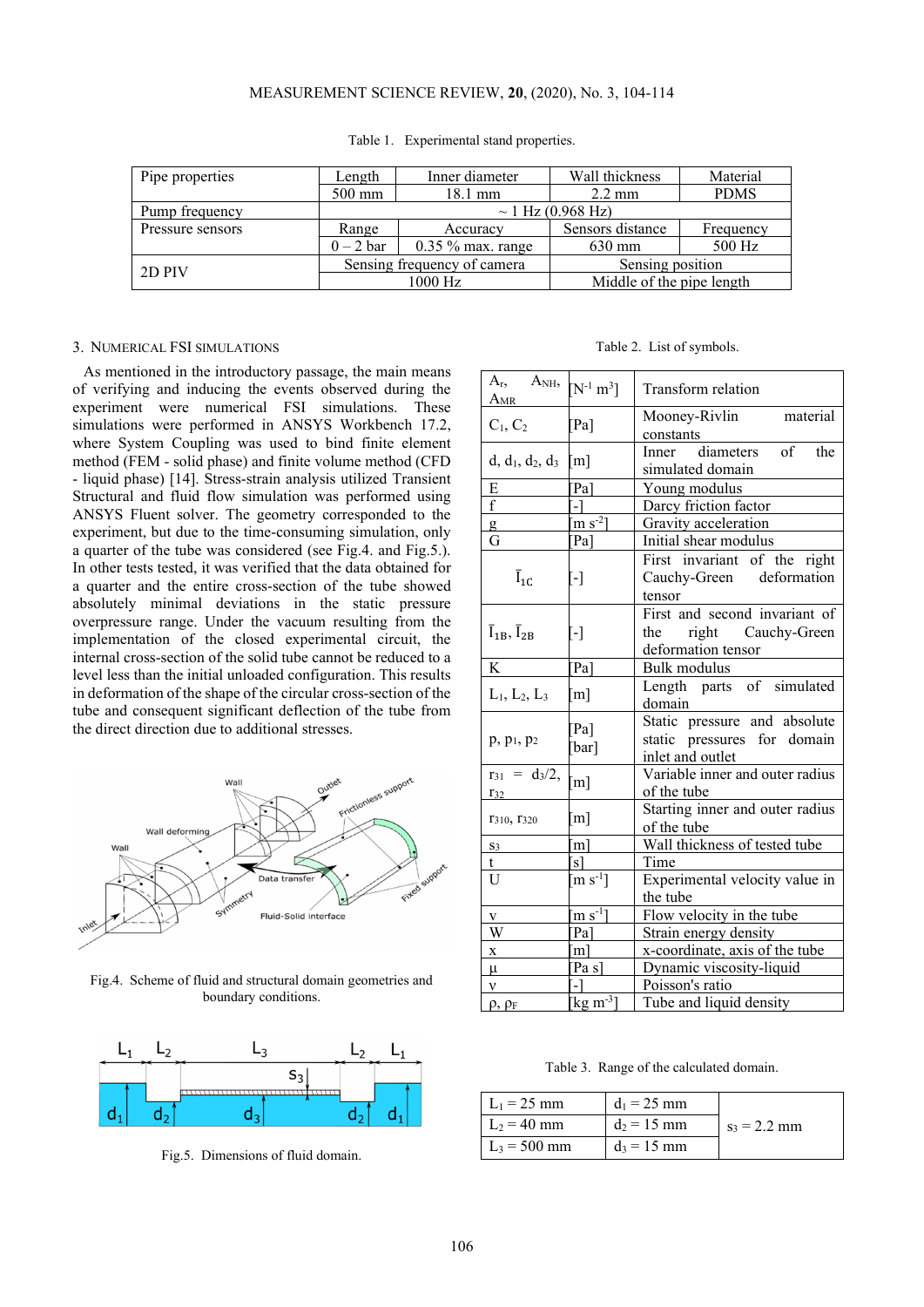| Simulation                                           | <b>FEM</b>                                                                                   |                 | <b>CFD</b>                                                          |
|------------------------------------------------------|----------------------------------------------------------------------------------------------|-----------------|---------------------------------------------------------------------|
| Material                                             | neo-Hookean                                                                                  |                 | water                                                               |
| Material constants                                   | $p = 1210$ kg.m <sup>-3</sup><br>$E = 1.9$ MPa<br>$v = 0.5$<br>$G = 0.633$ MPa               |                 | $= 998.2$<br>$\rho_F$<br>$kg.m^{-3}$<br>$\mu$ = 0.001 Pa.s          |
| Nr. of cells                                         | 10 000                                                                                       |                 | 249 000                                                             |
| Type of elements                                     | quadratic, Hex<br>20                                                                         |                 | linear, Hex 8                                                       |
| Max. skewness                                        | 0.03                                                                                         |                 | 0.50                                                                |
| Max. Aspect ratio                                    | 2.81                                                                                         |                 | 3.92                                                                |
| Boundary<br>conditions                               | Frictionless,<br>Fixed, Fluid<br>solid interface                                             |                 | Velocity inlet<br>(pressure inlet)<br>Pressure outlet               |
| Damping Control<br>and dynamic mesh<br>update method | Numerical<br>Damping: 0.1                                                                    |                 | Diffusivity<br>Based on Cell<br>Volume<br>Diffusion<br>Parameter: 0 |
| Solution<br>Stabilization                            |                                                                                              |                 | Coefficient-<br>based<br>Scale Factor:<br>0.002                     |
| Calculation mode                                     | Unsteady, time step = $0.005$ s,<br>incompressible and laminar flow,<br>incompressible solid |                 |                                                                     |
| Reynolds number<br>middle of the tube                | in<br>the                                                                                    | $\sim 0 - 8000$ |                                                                     |

Table 4. Description of numerical model.

This phenomenon can be countered as in the experiment by preloading the tube. In the case of hyperelastic Neo-Hookean materials, the prestressing alone does not have a significant effect on the magnitude of the radial deformations of the tube, if a purely circular cross-section is considered, the same value of axial stresses on the inner and outer radius of the tube and the fixed tube length. The calculation time of the bound task (System Coupling mode) is at the limit of acceptability even with such a simple task due to possible testing and verification of the results. Simulations were done on computer station with following hardware: AMD Ryzen 5 2600x Six-Core Processor, RAM 32 GB. One period of simulation (200 coupling steps) took about 20 hours of computing time. The fact that the full tube considered would be, like its quarter of a purely circular cross section, speaks to the reduction of the tube to a quarter. However, the actual tube exhibits some variations in circularity and wall thickness. In the following Table 2. to Table 4. are used markings, computer domain dimensions and numerical model settings. Sensitivity analysis is a part of all numerical simulations. If experimental data exists, the main criterion is the match of the numerical simulation result with the experiment. In this particular case, the number of solid and liquid phase computational cells in the radial and axial

direction was therefore monitored with respect to their minimum number.

Due to the large deformations occurring during loading of the tube, it was necessary to work with a dynamic mesh in the CFD part of the task. Therefore, Dynamic Mesh Update Methods in Diffusion-Based Smoothing were chosen in the deforming regions, which seemed to be the most suitable of the available options, see Table 4. All zones of the fluid domain except for the liquid-elastic wall interface (wall deforming, see Fig.4.) were then defined as deforming. However, the position of these zones has been fixed by coordinates and vectors because the position of these entities is in fact constant or fixed. The wall deforming interface was subject to the System Coupling setting within which data are shared and transferred between the structural and fluid solver. Due to the problems with the convergence of the simulation, the Solution Stabilization was also used, see Table 4. The setting of the stabilization coefficient can significantly influence the simulation, e.g. in the vacuum area.

The liquid in the CFD simulation made up of pure water did not contain other particles that were, by nature, part of the experiment. However, the concentration of these particles must be less than 2 % at a very low level with a density close to water. Therefore, these particles have no significant effect on the results obtained. The tube flow regime was considered laminar. This fact, which at first glance contradicts a meaningful conception of the task, because in the centre of the tube reaches Re value up to 8000, has its reason. In the follow-up work should be tested liquid, which falls into the category of non-Newtonian similar to blood. However, the turbulent behavior of non-Newtonian fluids is not yet sufficiently described [14], [15], [16]. From this point of view, it is more certain to consider only laminar flow, even with regard to the experience gained for the follow-up work. The second reason in using the laminar flow regime is the boundary conditions. It is known that it is necessary either to import the input velocity profile (in this case unsteady) into CFD solver, but this is not known due to the location of the pressure sampling, or to extend the area by a free section of the pipeline where the corresponding velocity profile is generated. However, the lengthening of the computational domain brings a considerable distortion of the results achieved, since the computational domain itself is relatively short. In the input cross section defined by the diameter d1 in Fig.5., the Reynolds number is even greater than half the length of the tube. This is one reason why the expected unsteady turbulent velocity profile has been replaced by a non-stationary piston profile that corresponds to the velocity inlet condition with a constant velocity distribution across the cross-section.

In addition to the definition of boundary conditions, the setting of the structural solver consists in prescribing a suitable hyperelastic material. Based on experimental testing of the tube material, a non-Hookean (1) and Mooney -Rivlin (2) material model was considered to be the most suitable neo-Hookean with regard to the less problematic convergence of the problem.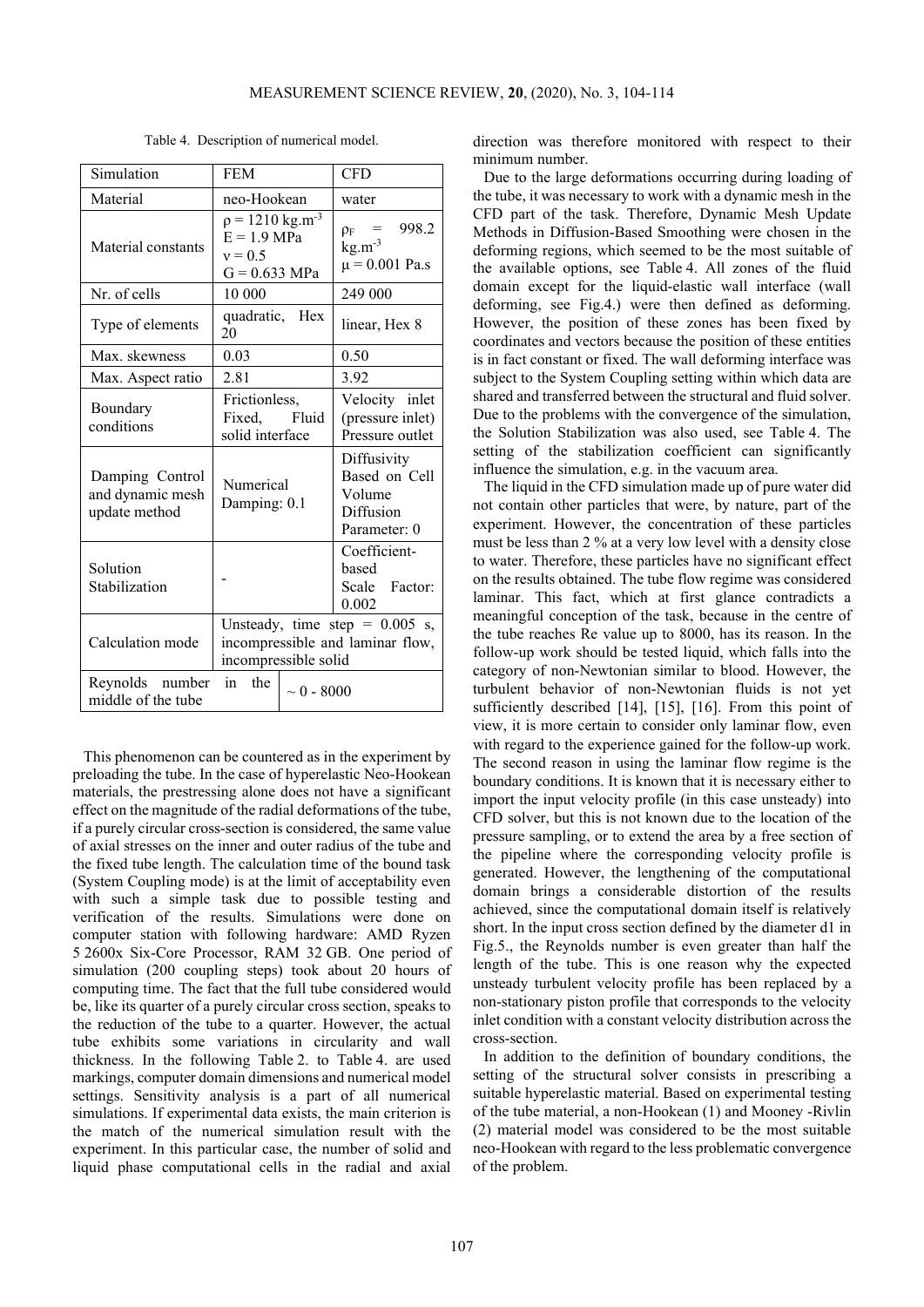$$
W = \frac{G}{2}(\bar{I}_{1C} - 3)
$$
 (1)

$$
W = C_1(\bar{I}_{1B} - 3) + C_2(\bar{I}_{2B} - 3) \tag{2}
$$

The tensile modulus of PDSM of material E was determined by a uniaxial tensile test and its properties are listed in Table 4. In terms of fidelity of numerical simulation, the choice of boundary conditions is essential. The input and output values of static pressures are known from the experiment, see Fig.2., but which do not represent a complete specification of the boundary conditions of the fluidic part of the simulation. A common combination of boundary conditions in a CFD simulation is a combination of velocity and static pressure conditions, or a combination of two pressure conditions. In the latter case, however, one of the pressures shall be the total pressure containing the dynamic component. The dynamic pressure component is relatively small and is often neglected in some applications. However, due to the relatively small dimensions of the tube, dynamic pressure is important. In the case of an absolutely rigid tube, it would of course be possible to use the magnitude of the mean velocities obtained by the 2D PIV method at half the tube length to determine the dynamic component. However, in the case of a flexible tube, the dynamic pressure at the inlet or outlet to the computing area will differ considerably compared to the dynamic pressure at half the length of the tube. Therefore, boundary conditions are required in connection with Fig.2.

There are two ways to deal with the problem. The first variant assumes that the tube is halved, the mean speed of Fig.2. at the outlet of the tube while using the experimentally determined static pressure at the inlet of the tube. It is actually a combination of speed and static pressure conditions. After performing this FSI simulation, the approximate size of the dynamic pressure component at the inlet of the tube can be gradually determined. The basic criterion for the correctness of such a procedure, but not the only one, is, of course, the FSI simulation of the original tube with the pressure output condition corresponding to the experiment, while maintaining the mean velocity at the center of the tube, which also corresponds to the experiment. The second way to define the dynamic component of the inlet pressure is a one-dimensional FSI simulation representing a combination of a fluid equation of motion (3), a continuity equation (4) and at least a simple solid phase equation of motion (5) assuming a fixed length tube. The density of the tube material is close to water, see Table 4. and therefore it makes no sense to consider its inertial effects. The question of the viscous behavior of the material has already been answered in relation to the frequency of pressure pulses in the experimental circuit. It should further be noted that although in the relationship (4) there is a modulus of liquid compressibility K, the liquid is nevertheless understood to be incompressible. However, the convergence of the 1D model is more favorable with this setting. The equation of motion of the tube (5) can easily be extended by 1D models with neo-Hookean material (6) or Mooney-Rivlin can be tested with two parametric material models (7) with constants  $C_1$  = 292308 Pa and  $C_2$  = 24359 Pa.

$$
\frac{\partial v}{\partial t} + v \frac{\partial v}{\partial x} = g - \frac{1}{\rho_F} \frac{\partial p}{\partial x} - \frac{f}{2r_{31}} \frac{v|v|}{2}
$$
(3)

$$
\frac{\partial p}{\partial t} = \frac{-K \frac{\partial v}{\partial x}}{1 + \frac{2K A_T}{r_{31}}} - v \frac{\partial p}{\partial x}
$$
(4)

$$
\frac{\partial r_{31}}{\partial t} = A_r \frac{\partial p}{\partial t} \tag{5}
$$

$$
A_r = A_{NH} = \frac{1}{2r_{31}c\left(\frac{r_{310}^2}{r_{31}^4} - \frac{r_{320}^2}{r_{32}^4}\right)}\tag{6}
$$

$$
A_r = A_{MR} = \frac{1}{4r_{31}\left[c_1\left(\frac{r_{310}^2}{r_{31}^4} - \frac{r_{320}^2}{r_{32}^4}\right) + \left[c_2\left(\frac{1}{r_{310}^2} - \frac{1}{r_{320}^2}\right)\right]} \tag{7}
$$



Fig.6. Boundary conditions for CFD and 1D simulations of the inlet velocity.

Both ways were used to realize the final FSI simulation of the test tube. In connection with the above, it is necessary to mention one more fact, which is based on the possibilities of the experiment. In Table 1., the accuracy of pressure transducers at 0.35 % of their maximum measurable range of 2 bar, i.e. 700 Pa, is mentioned. The absolute pressure sizes are relatively large, but the pressure differential of the static pressures between the inlet and the outlet of the tube takes substantially smaller values. The tube itself is only 500 mm long, so the pressure drop is minimal and the hydrostatic pressure is also small. Even when using another type of encoder with a higher accuracy class, a measurement error for a similar task cannot simply be neglected. It is therefore advisable to eliminate undesired pressure inaccuracies or at least the static outlet pressure of Fig.2. is a simpler curve, see Fig.6. The course of static pressure was therefore replaced by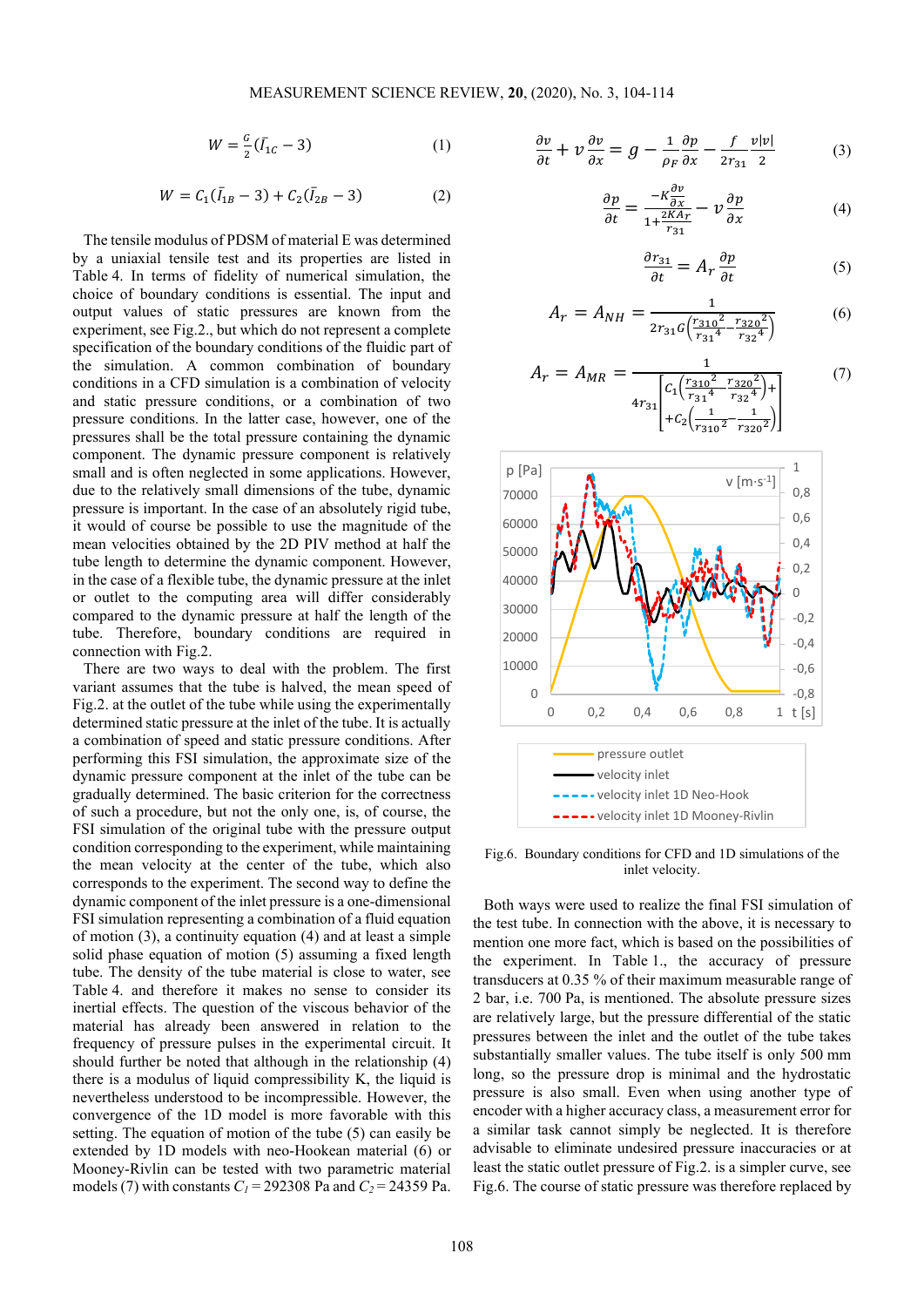the polynomial of the 6th degree and in the steady-state areas by a straight line. In Fig.6., the results of 1D FSI simulations obtained through relationships (3) to (7) for the neo-Hookean and Mooney-Rivlin material models are also recorded. It seems that 1D simulations are particularly suitable for checking the results obtained or as a starting point for refining boundary conditions. Better match of 1D Mooney-Rivlin material model over 1D neo-Hookean material in Fig.6. compared to the final form of the inlet velocity inlet boundary condition in ANSYS FSI simulation is not critical. The reason is of course the term in the denominator of the relation (7), which stands at the constant C2, and which is itself a constant. It is known that the sum of C1 and C2 corresponds to  $G/2$  if  $v = 0.5$  (Table 4.). The larger amplitude magnitude of the 1D neo-Hookean model in Fig.6. is due to the nature of the numerical 1D model and the input boundary conditions, which are in parts by continuous functions, defined by the measurement interval, to which this model can respond worse than the Mooney-Rivlin model. Of course, it is ideal to fit boundary conditions with one continuous function, if possible. However, by default, purely experimental data was used in 1D simulations.

## 4. RESULTS

As it was mentioned before, one of the FSI simulation accuracy criteria was the match of mean velocities at half the length of the tube compared to the experimental data. The comparison is shown in Fig.7.



Fig.7. Comparison of the average velocity values during one period.

The waveforms of both curves are fairly consistent, but it is evident that the numerical calculation did not affect all the dynamics of the experimental data. This can be caused by different size of time step in FSI simulation, but also by different tasks. We are not able to cover all the characteristics of the experimental track in the simulation. The size of the time step in FSI simulation, in turn, is related to the total computation time, see Table 1. and Table 4., which, if the time scale is the same as in the experiment, would grow five times. Equally important criteria for simulation fidelity are the time sequences of velocity profiles set at half the tube length. If we were to consider a real application in the form of blood flow in arteries, we would get a more or less faithful picture of the dynamics of blood circulation in the affected area. For example, it is no longer difficult to analyze the relevant tube stresses or arteries in the FSI simulation. However, since experimental data is missing for obvious reasons, the corresponding stresses will not be plotted. Indeed, stress analysis of rotationally symmetric bodies is well described in literature [5], [17], [18]. Other works [3], [7], [19], which were carried out at this topic, show that the link between the static pressure in the tube and the actual or simulated deformation of the tube is less prone to possible inaccuracies than is the case with purely hydraulic parameters. By this is meant the coupling between the static pressure and the corresponding flow velocity, which can be faithfully simulated in the flexible tube substantially more difficult. Therefore, the following figures (Fig.8. to Fig.24.) show mainly comparisons of velocity profiles between the experiment and the numerical model. The curve corresponding to the FSI simulation only extends to half the profile as it corresponds to a quarter of the simulated tube. The actual width of the planar experimental velocity profile may vary because the hose, in contrast to the simulation, swung sideways while the high-speed camera position was stationary.

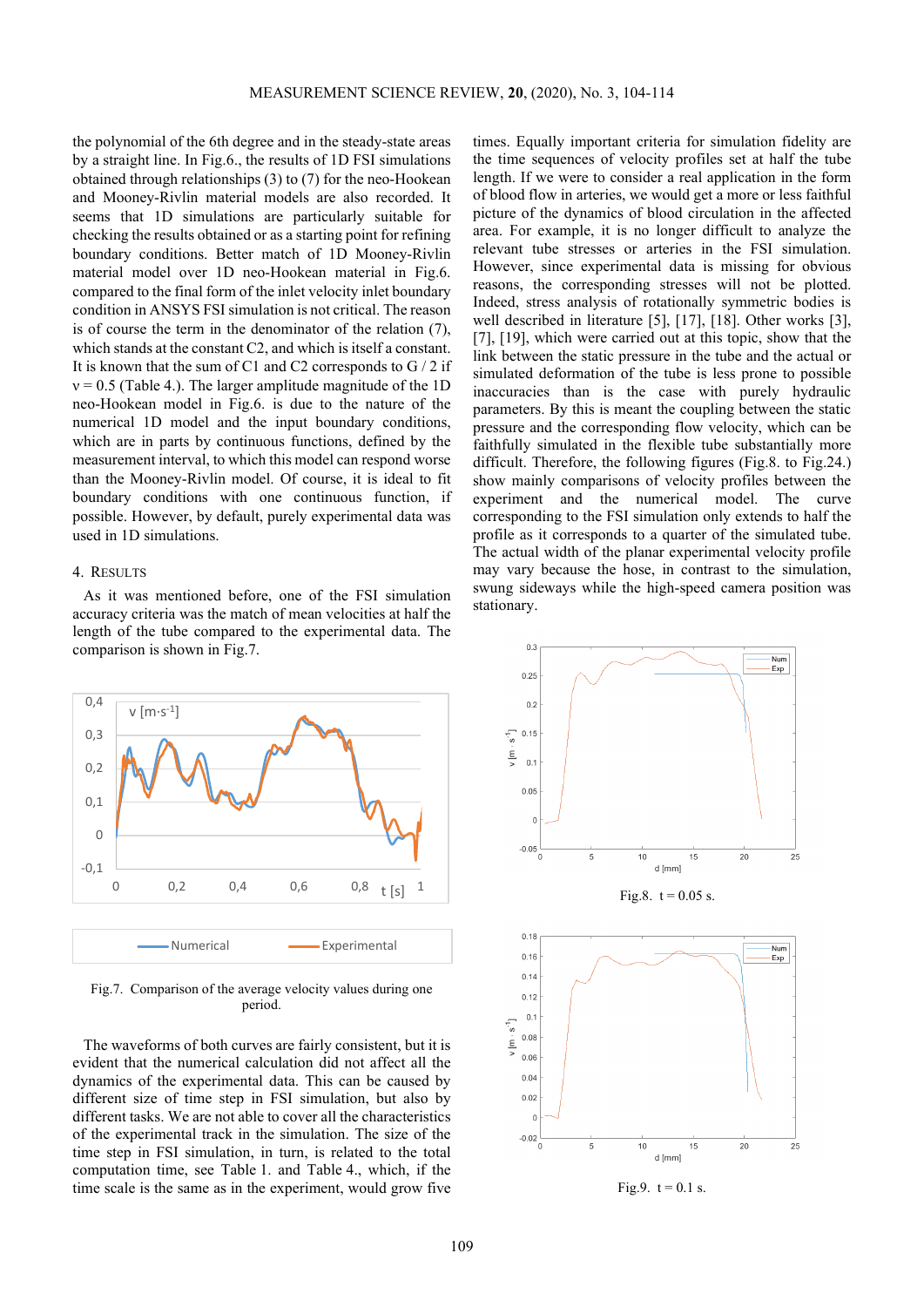

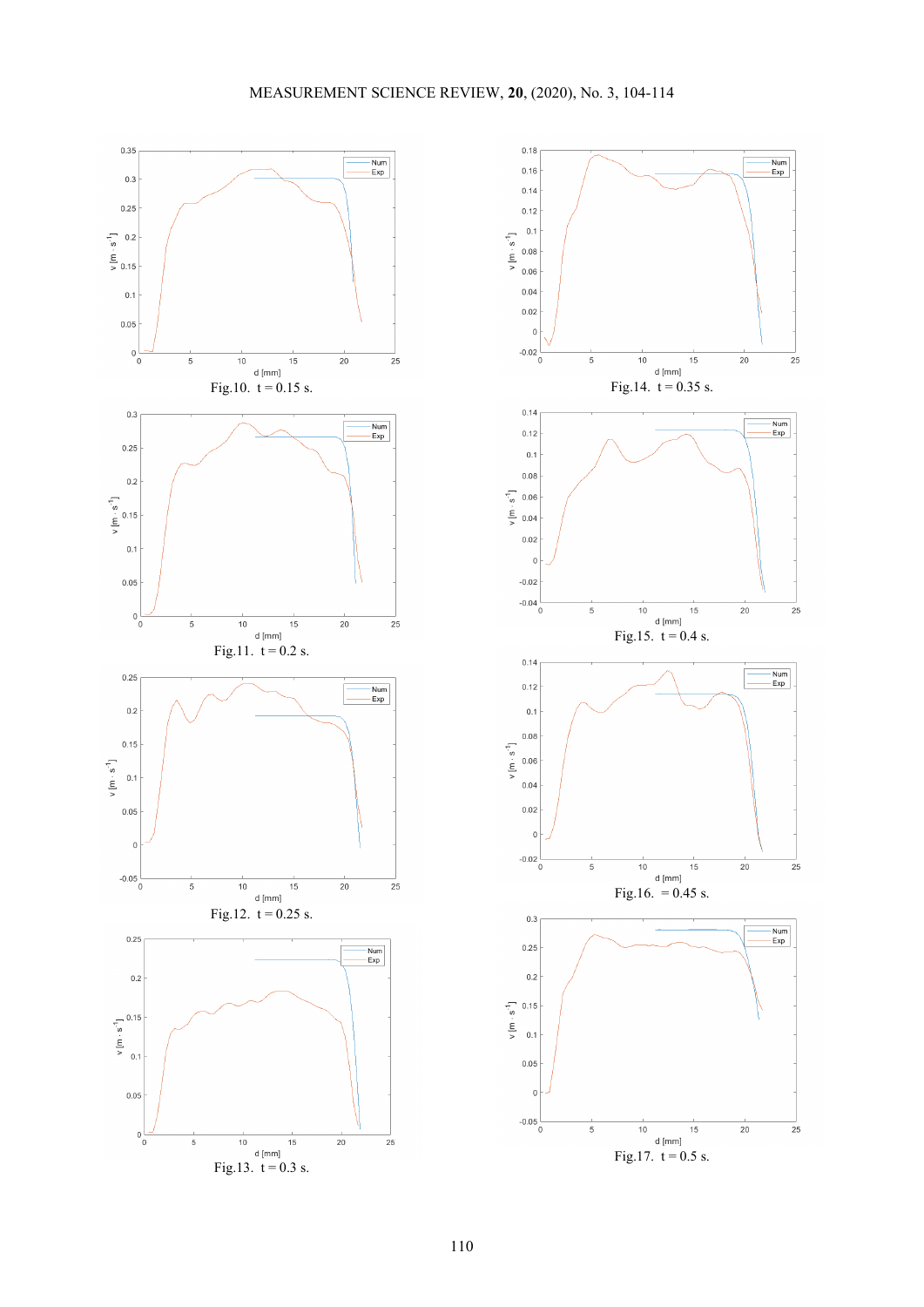



Obviously, the experimental velocity profiles exhibit a greater degree of instability and asymmetry due to the size of the time step and the continuous operation of the pump, which pulsates constantly vibrates the tube regardless of the theoretical beginning and end of the simulated period. It is also known that any such task depends greatly on the initialization conditions. In principle, however, in the first half of the simulated period, the speed profiles obtained through the FSI simulation in shape correspond quite well to the experiment. In the second part of the tested period, the asymmetry of the velocity profile further increases and the deviation between the experimental data and the numerical simulation increases. It can be further noted that if we assume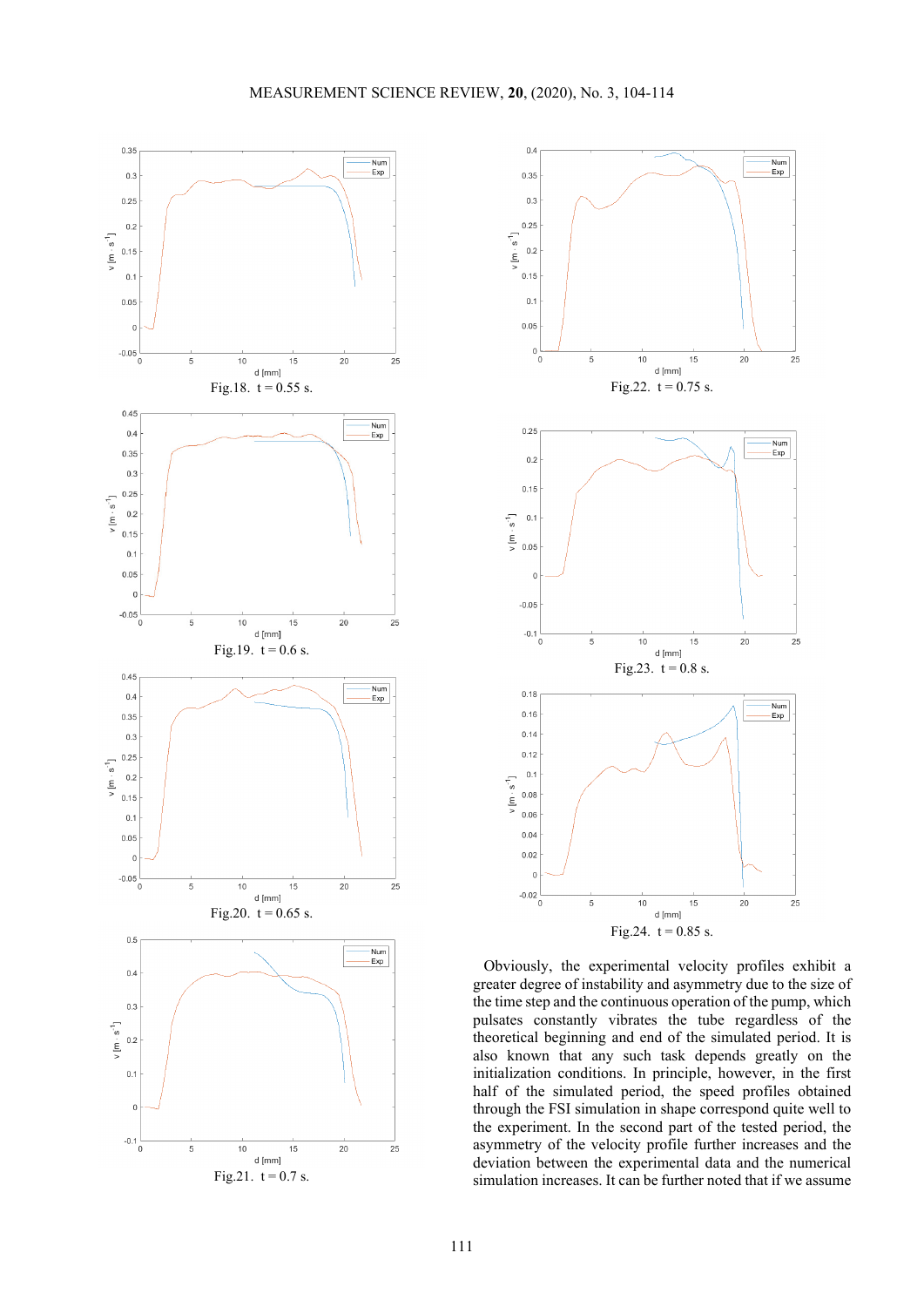a symmetric velocity profile at the beginning of the simulated period (Fig.8. to Fig.11.), this symmetry is progressively disturbed during inflation of the hose due to pressure buildup in the system. The situation worsens when the static pressure reaches its maximum and the tube begins to shrink, which takes place in the second half of the period examined. For this, it is necessary to consider a slightly variable wall thickness of the actual tube, which leads to the formation of ovals and uneven deformation of the originally almost circular cross-section. In Table 3. it is stated that the thickness of the tube is relatively thin, corresponding to approximately 2.2 mm. Changes in thickness uniformity at the level of five to ten hundredths of millimeters will significantly affect the size of the radial deformations of the tube. The worst situation then occurs at the very end of the simulated period, when part of the tube gets under vacuum (see Fig.2.) and the velocity profile shows deviations from the profile simulated in size and shape. As mentioned previously, during the vacuum mode, the tube tends to deviate from the straight direction.

## 5. CONCLUSION

Although the tested domain is relatively simply shaped, FSI simulation of a cylindrical tube presents a number of problems with respect to the fidelity of the characteristic values of the flow field in the tube. We could consider and then simulate a branched tube similar or identical to the actual bloodstream, but such a problem has two weak points. The first is the true value of the experiment and the second is the fidelity of the FSI simulation. Both of these shortcomings are largely based on the relevance of boundary conditions and the fidelity of the experimental model, real and virtual.

The experiment described in this work most closely approximates the simulation of blood flow through large vessels with a high elastin content. The task of the large vessels is, among other things, to convert the pulse flow into a continuous flow. From this point of view, the experimentally measured flow in the tube, determined at half its length and described by the mean velocity of the crosssection, can be considered as acceptable.

In the experimental part of the work, it would be worth considering the implementation of an open hydraulic circuit, which would limit the effect of timing of the suction and discharge valves of the diaphragm pump. Thus, it would be possible to improve the compliance of the non-stationary course of physical quantities in individual periods and to reduce the vacuum area. Regarding the boundary conditions and thus the position of the measurement sites, reconfiguration of the experimental stand after the experimental data from the static pressure transducers could be useful. It has been said that it is relatively problematic to determine both static pressures and the character of an unsteady velocity field at the same measured position. Therefore, changing the pressure tapping point to the position of the high-speed camera seems to be an advantageous way, while maintaining the required optical conditions. Although it is still not possible to link the static pressure magnitudes to the corresponding velocity profile or velocity profile at the inlet of the tube and at half its length at one time, this would be beneficial as a guide to further adjusting the boundary conditions. Of course, two high-speed cameras supplemented by a pressure sensor would be optimal. In connection with the sensing frequency of non-stationary static pressures and the choice of pressure transducers, we can certainly recommend work dealing with the dependence of the sensing frequency on the magnitude of the measured pressure amplitude with regard to its decrease due to damping.

In the field of FSI simulations implemented using commercial software ANSYS with CFD solver ANSYS Fluent, besides the mentioned boundary conditions, the socalled solution stabilization seems to be an important option. The size of the Scale Factor with the coefficient-based method chosen can significantly affect the simulated current field and unfortunately no clear opinion can be given with respect to its size. The value of the simulations was 0.002. As the value of this factor increased, the response of the change in velocity field to the change in static pressure in the system decreased.

The question of boundary conditions was already mentioned in connection with the evaluation of the experiment. For further determination in terms of simulations, there is no choice but to use the division of the tube into smaller units so that it is possible to use the experimentally determined velocity field at a particular location of the tube and make it a boundary condition. The combination of velocity and pressure conditions on the shortened tube eventually allows the necessary amount of dynamic pressure in the tube to arrive at the position of the pressure sensor. The disadvantage of such an approach is, of course, the time consuming, which is generally associated with FSI simulations.

Auxiliary one-dimensional FSI simulations are able to qualitatively capture the basic trend of mean velocities in the cross-section at the tube entry, but the error in the determination of mean velocity appeared quite significant. A disadvantage is also the nature of the tube material itself with respect to the frequency of pressure pulsations. Purely elastic, more precisely, hyperelastic tube behavior combined with experimental data yields more noticeable variations in mean velocity amplitude in 1D FSI simulations. Of course, internal damping can be introduced into one-dimensional models, but will result in unwanted attenuation of some frequencies that does not correspond to reality. In this context, the twoparameter Mooney-Rivlin material model appears to be more favorable than the neo-Hookean, which in 1D yields better results with respect to the concept of the relationship between radial deformation of the tube wall and the internal pressure in the tube. Considering the continuous functions of the input and initial conditions, the differences between the neo-Hookean and the two-parameter Mooney-Rivlin material model of the same tube in 1D FSI simulations would be small. By this is meant in particular the magnitude of the radial deformations of the tube and the velocity in the center of the tube. However, radial deformations of the tube are not part of the presented work. The estimation of the input mean velocity in the cross-section of the tube by 1D FSI simulations can then serve as a starting value for the subsequent refinement of the boundary condition, or as a control of the FSI simulation of the shortened tube, which uses the basic data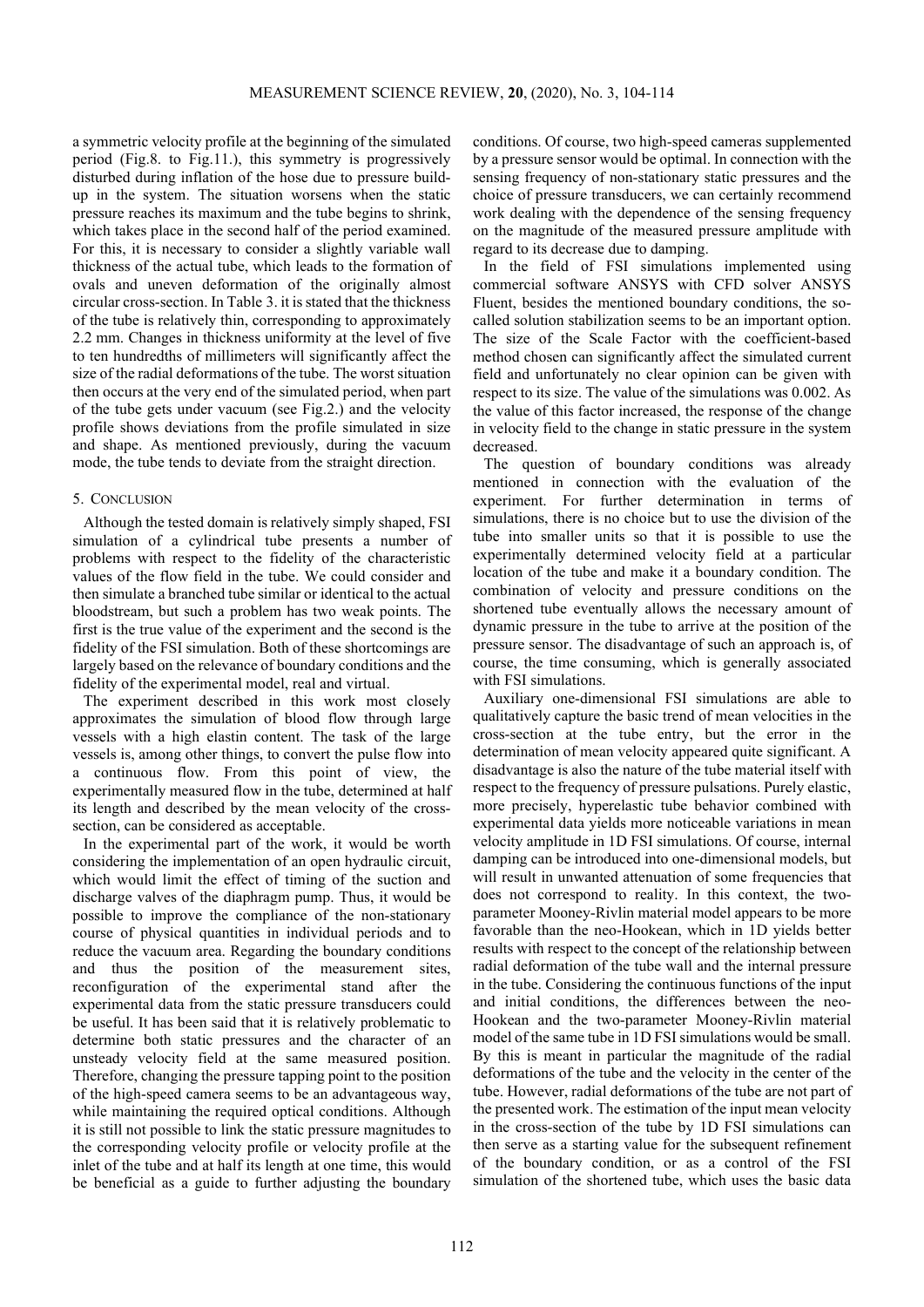experimental mean values of cross-sectional velocities, e.g., half the length of the tube, and static pressure at the inlet of the tube.

The main criteria for evaluating the success of 3D FSI simulation were the mean velocity in the tube cross-section and the individual experimentally determined velocity profiles. Conformity of velocity profiles within the measured period may, in subsequent applications, indicate fidelity in the description of the blood system hemodynamics. Probably the biggest problem in the evaluation of experimental velocity profiles is the greater or lesser lateral deflection of the tube depending on the load on the tube wall. Thus, the stationary velocity camera is prevented from symmetrically sensing the velocity profile over the entire cross-section of the tube. As a result, information about the exact position of the inner walls of the tube is lost and the width of the planar experimental velocity profile differs slightly compared to the actual size of the inner diameter of the tube.

Comparison of velocity profiles from FSI simulations compared to experimental data can be evaluated as a match of velocity profile and maximum achieved velocities relatively good in the first half of the measured period during which the tube is inflated. At the same time, the symmetry of velocity distribution in the profile is gradually reduced with respect to the intended axis of the tube. Of course, this does not mean that the tube is deflected sideways. The velocity profile becomes increasingly unsymmetrical in the second part of the measured period when the tube is shrinking again, with the worst situation in this respect occurring in the vacuum area.

FSI simulation of a full cross section tube only partially solves this problem because lateral deflection is typical only for that vacuum area of the simulation. The geometry considered for the purposes of numerical simulations also assumes a constant wall thickness and a completely circular cross-sectional shape of the tube. In the case of a real tube neither of these two facts applies completely. The deviations are small in the order of hundredths and tenths of a millimeter, but they influence the stress and deformation of the tube. In a way, it is expected that CFD or FEM simulations based on symmetric geometric and boundary conditions will offer more symmetry than the experimental observation of a deforming tube almost in free space. This applies to the simulated full cross-section of the tube and its quarter except the already mentioned vacuum area. The FSI simulation of a full tube is significantly more sensitive to the convergence and stability of the solution in the vacuum area, for example because of the tube deflection from the straight direction. In this context, however, it should be added that there is no significant time-dependent movement to the sides of the blood vessels for obvious reasons.

The last neglected fact is the flow regime. It was stated that due to the lack of a description of the turbulent behavior of non-Newtonian fluids in the existing literature, the flow regime was considered laminar. If a different shear stress distribution in the tube cross-section and a different flow pattern near the deforming tube wall are considered in the follow-up works, this may result in some asymmetries in

velocity profiles in the full tube simulations during the inflation and contraction process. However, it is not yet possible to assess in advance whether this asymmetry will be predominantly of numerical or hydraulic origin.

## ACKNOWLEDGEMENT

This paper has been supported by projects "Computer Simulations for Effective Low-Emission Energy Engineering" funded as project No. CZ.02.1.01/0.0/0.0/16\_ 026/0008392 by Operational Programme Research, Development and Education, Priority axis 1: Strengthening capacity for high-quality research and "Interaction of heterogeneous liquid with flexible wall" funded as project No. GA101/17-19444S by Grant Agency of Czech Republic.

## **REFERENCES**

- [1] Kinoshita, M., Yokote, K., Arai, H. et al. (2018). Japan Atherosclerosis Society (JAS) guidelines for prevention of atherosclerotic cardiovascular diseases 2017. *Journal of Atherosclerosis and Thrombosis*, 25 (9), 846-984.
- [2] Kannel, W.B. (1998). Overview of atherosclerosis. *Clinical Therapeutics*, 20 (suppl. 2), B2-B17.
- [3] Samaee, M., Tafazzoli-Shadpour, M., Alavi, H. (2017). Coupling of shear-circumferential stress pulses investigation through stress phase angle in FSI models of stenotic artery using experimental data. *Medical & Biological Engineering & Computing*, 55, 1147-1162.
- [4] Burgmann, S., Grosse, S., Schroder, W., Roggenkamp, J., Jansen, S., Gräf, F., Büsen, M. (2009). A refractive index-matched facility for fluid-structure interaction studies of pulsatile and oscillating flow in elastic vessels of adjustable compliance. *Experiments in Fluids*, 47 (4-5), 865-881.
- [5] Pielhop, K., Klaas, M., Schroder, W. (2015). Experimental analysis of the fluid-structure interaction in finite-length straight elastic vessels. *European Journal of Mechanics – B / Fluids*, 50, 71-88.
- [6] Pielhop, K., Schmidt, C., Zholtovski, S., Klaas, M., Schröder, W. (2014). Experimental investigation of the fluid-structure interaction in an elastic 180° curved vessel at laminar oscillating flow. *Experiments in Fluids*, 55 (10), 13.
- [7] Khader, S.M.A., Ayachit, A., Pai, B.R., Rao, V.R.K., Kamath, S.G. (2012). FSI simulation of common carotid under normal and high blood pressures. *Advances in Mechanical Engineering*, 2012, art. ID 140579.
- [8] Reymond, P., Crosetto, P., Deparis, S., Quarteroni, A., Stergiopulos, N. (2013). Physiological simulation of blood flow in the aorta: Comparison of hemodynamic indices as predicted by 3-D FSI, 3-D rigid wall and 1-D models. *Medical Engineering & Physics*, 35 (6), 784- 791.
- [9] Bergström, J. (2015). Elasticity / Hyperelasticity. In *Mechanics of Solid Polymers: Theory and Computational Modeling*. Elsevier, 209-307.